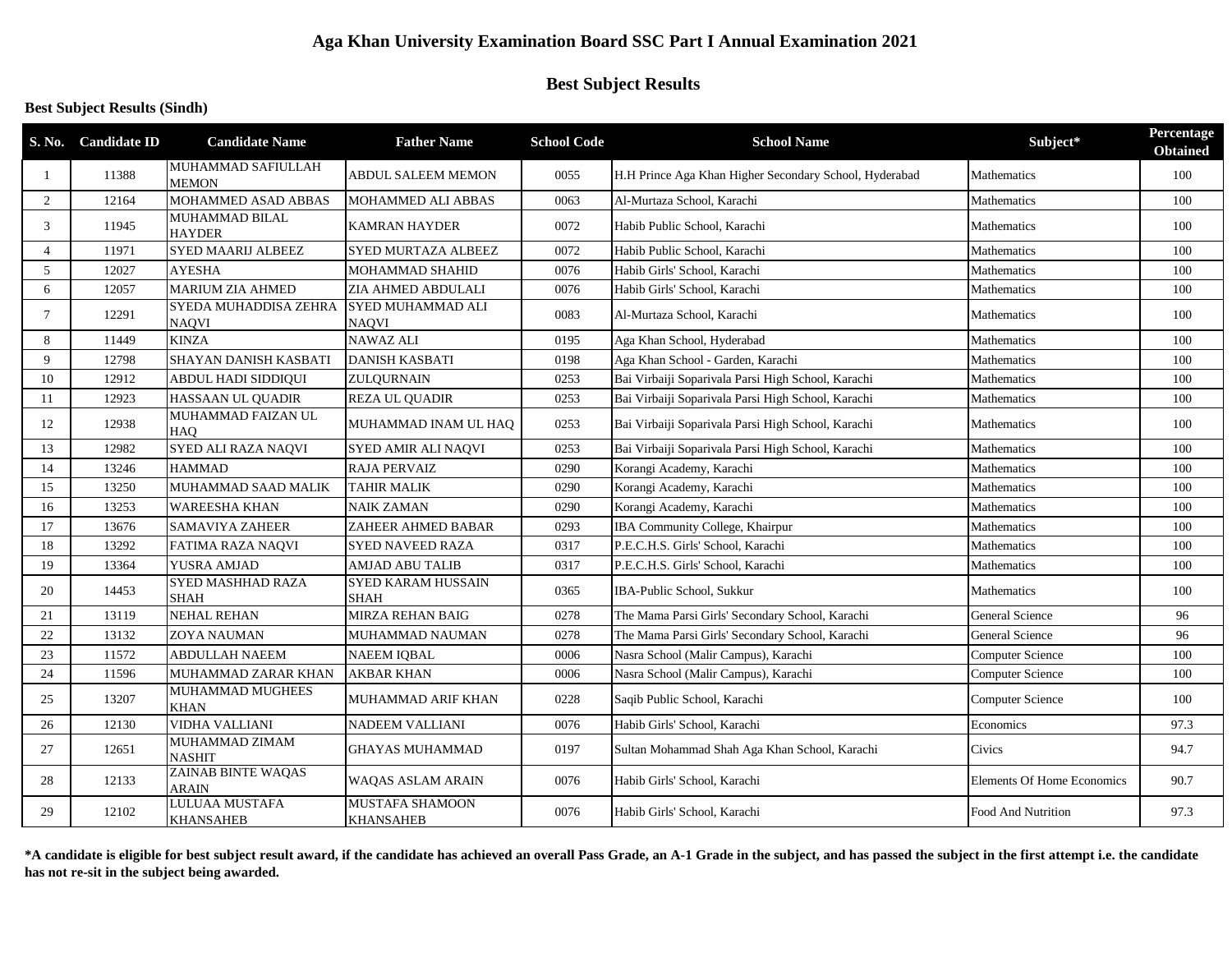## **Aga Khan University Examination Board SSC Part I Annual Examination 2021**

|    | S. No. Candidate ID | <b>Candidate Name</b>                 | <b>Father Name</b>                   | <b>School Code</b> | <b>School Name</b>                                     | Subject*  | Percentage<br><b>Obtained</b> |
|----|---------------------|---------------------------------------|--------------------------------------|--------------------|--------------------------------------------------------|-----------|-------------------------------|
| 30 | 12929               | <b>KAUSHIK</b>                        | <b>VIKRAM</b>                        | 0253               | Bai Virbaiji Soparivala Parsi High School, Karachi     | Physics   | 100                           |
| 31 | 14291               | <b>ALIZAH</b>                         | ZULFIQAR ALI                         | 0365               | IBA-Public School, Sukkur                              | Physics   | 100                           |
| 32 | 13463               | <b>KHADIJA</b>                        | MULLA ALI ASGHAR                     | 0368               | MSB Educational Institute, Karachi                     | Physics   | 100                           |
| 33 | 13467               | MUBARAKA                              | MUSHTAQ HUSSAIN                      | 0368               | MSB Educational Institute, Karachi                     | Physics   | 100                           |
| 34 | 13473               | NAQIYAH FAKHRUDDIN                    | <b>FAKHRUDDIN</b>                    | 0368               | MSB Educational Institute, Karachi                     | Physics   | 100                           |
| 35 | 12371               | SYED GHAZI SIBTAIN NAQVI              | <b>SYED MUNAWAR SIBTAIN</b><br>NAQVI | 0533               | Shahwilayat Public School (Campus II), Karachi         | Physics   | 100                           |
| 36 | 11639               | <b>RUHAB SHEERAZ</b>                  | MUHAMMAD SHEERAZ                     | 0021               | AES School for Girls, Karachi                          | Chemistry | 100                           |
| 37 | 11388               | MUHAMMAD SAFIULLAH<br><b>MEMON</b>    | <b>ABDUL SALEEM MEMON</b>            | 0055               | H.H Prince Aga Khan Higher Secondary School, Hyderabad | Chemistry | 100                           |
| 38 | 11425               | RABAIL BALOCH                         | <b>ALLAH NAWAZ</b>                   | 0059               | St. Bonaventure's Higher Secondary School, Hyderabad   | Chemistry | 100                           |
| 39 | 12176               | MUHAMMAD SHEHARYAR<br><b>BHOJANI</b>  | <b>GHULAM ABBAS BHOJANI</b>          | 0063               | Al-Murtaza School, Karachi                             | Chemistry | 100                           |
| 40 | 11837               | MOHAMMAD SAKHAWAT                     | <b>GHULAM MOHAMMAD</b>               | 0068               | Ghulaman-e-Abbas School, Karachi                       | Chemistry | 100                           |
| 41 | 11936               | MOHAMMAD DANIAL ALAM                  | <b>FARHAN ALAM</b>                   | 0072               | Habib Public School, Karachi                           | Chemistry | 100                           |
| 42 | 12024               | AREEJ ZAHRA                           | <b>ATHER ABBAS</b>                   | 0076               | Habib Girls' School, Karachi                           | Chemistry | 100                           |
| 43 | 12040               | <b>HAFSA ASIM</b>                     | MUHAMMAD ASIM ENAM                   | 0076               | Habib Girls' School, Karachi                           | Chemistry | 100                           |
| 44 | 12291               | SYEDA MUHADDISA ZEHRA<br><b>NAQVI</b> | SYED MUHAMMAD ALI<br><b>NAQVI</b>    | 0083               | Al-Murtaza School, Karachi                             | Chemistry | 100                           |
| 45 | 12294               | SYEDA RUHAB ZEHRA                     | <b>SYED SHUJA HAIDER</b>             | 0083               | Al-Murtaza School, Karachi                             | Chemistry | 100                           |
| 46 | 10754               | MUHAMMAD HAMZA<br>AKBAR               | ALI AKBAR                            | 0183               | Engro Model School, Daharki                            | Chemistry | 100                           |
| 47 | 11441               | <b>ARZOO</b>                          | <b>AMIN ALI</b>                      | 0195               | Aga Khan School, Hyderabad                             | Chemistry | 100                           |
| 48 | 12481               | <b>HAREEM</b>                         | <b>AIJAZ IQBAL</b>                   | 0197               | Sultan Mohammad Shah Aga Khan School, Karachi          | Chemistry | 100                           |
| 49 | 12496               | <b>JANIS</b>                          | MEHDI MUHAMMAD                       | 0197               | Sultan Mohammad Shah Aga Khan School, Karachi          | Chemistry | 100                           |
| 50 | 12499               | <b>JAWERIAH KHAN</b>                  | MALIK KHALID KAMAL<br><b>KHAN</b>    | 0197               | Sultan Mohammad Shah Aga Khan School, Karachi          | Chemistry | 100                           |
| 51 | 12580               | <b>SARA PUNJWANI</b>                  | <b>SALIM PUNJWANI</b>                | 0197               | Sultan Mohammad Shah Aga Khan School, Karachi          | Chemistry | 100                           |
| 52 | 12982               | SYED ALI RAZA NAQVI                   | SYED AMIR ALI NAQVI                  | 0253               | Bai Virbaiji Soparivala Parsi High School, Karachi     | Chemistry | 100                           |
| 53 | 13073               | <b>MARYAM SHAH</b>                    | MUHAMMAD EJAZ AHSAN                  | 0278               | The Mama Parsi Girls' Secondary School, Karachi        | Chemistry | 100                           |
| 54 | 13250               | MUHAMMAD SAAD MALIK                   | <b>TAHIR MALIK</b>                   | 0290               | Korangi Academy, Karachi                               | Chemistry | 100                           |
| 55 | 13253               | WAREESHA KHAN                         | <b>NAIK ZAMAN</b>                    | 0290               | Korangi Academy, Karachi                               | Chemistry | 100                           |
| 56 | 13291               | <b>FATIMA KHABIR</b>                  | <b>SAYYED KHABIR AHMAD</b>           | 0317               | P.E.C.H.S. Girls' School, Karachi                      | Chemistry | 100                           |
| 57 | 13292               | FATIMA RAZA NAQVI                     | <b>SYED NAVEED RAZA</b>              | 0317               | P.E.C.H.S. Girls' School, Karachi                      | Chemistry | 100                           |
| 58 | 13313               | KHADIJA KAZI                          | AHMED ALI ASIF                       | 0317               | P.E.C.H.S. Girls' School, Karachi                      | Chemistry | 100                           |
| 59 | 13328               | <b>MEHAK NAQI</b>                     | MUHAMMAD NAQI                        | 0317               | P.E.C.H.S. Girls' School, Karachi                      | Chemistry | 100                           |
| 60 | 14291               | <b>ALIZAH</b>                         | ZULFIOAR ALI                         | 0365               | IBA-Public School, Sukkur                              | Chemistry | 100                           |
| 61 | 14453               | SYED MASHHAD RAZA<br>SHAH             | SYED KARAM HUSSAIN<br><b>SHAH</b>    | 0365               | IBA-Public School, Sukkur                              | Chemistry | 100                           |
| 62 | 11726               | <b>ABIHA BATOOL</b>                   | MUHAMMAD ILYAS                       | 0372               | Green Shield Public School, Karachi                    | Chemistry | 100                           |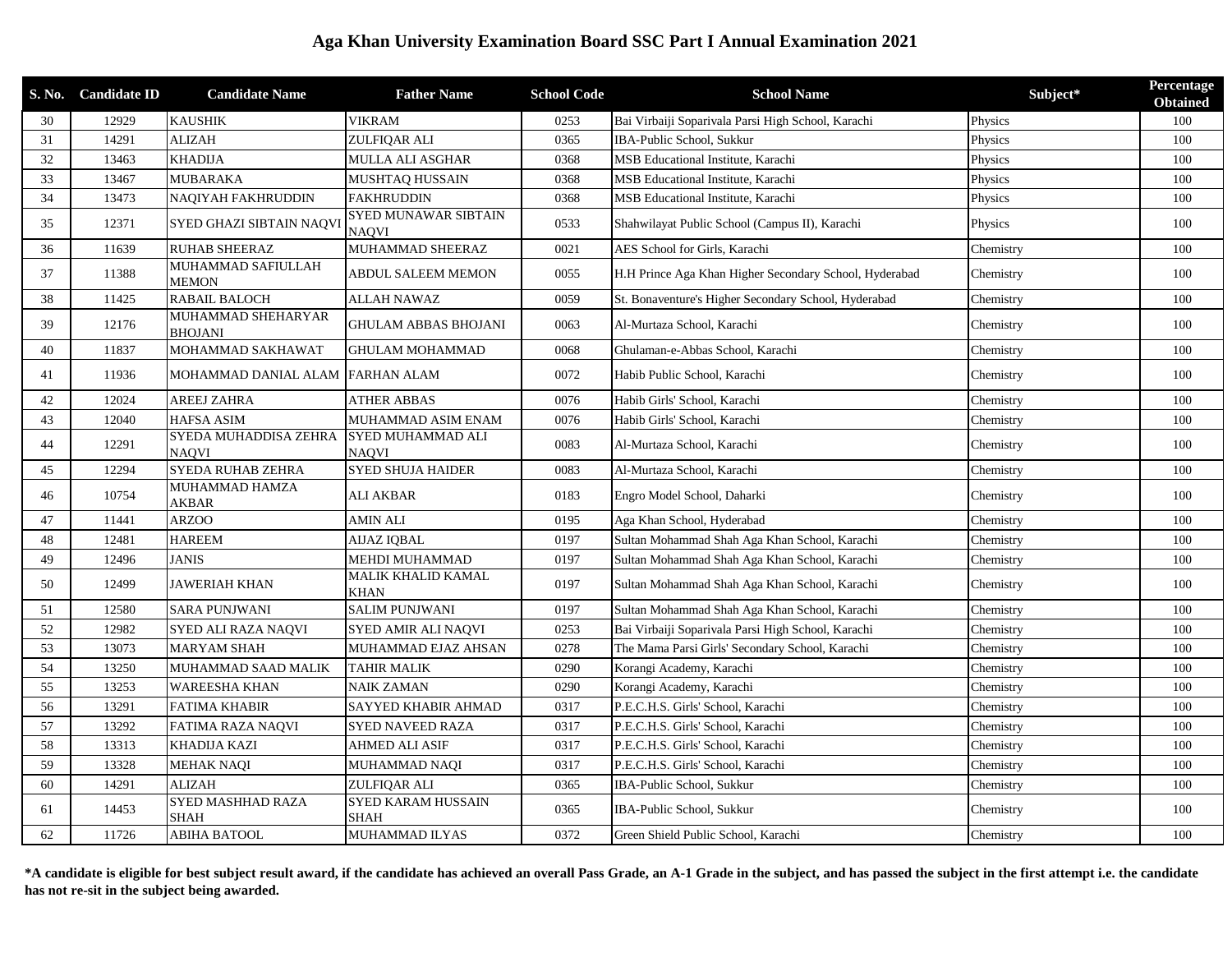## **Aga Khan University Examination Board SSC Part I Annual Examination 2021**

| S. No. | <b>Candidate ID</b> | <b>Candidate Name</b>               | <b>Father Name</b>                      | <b>School Code</b> | <b>School Name</b>                                   | Subject*                   | Percentage<br><b>Obtained</b> |
|--------|---------------------|-------------------------------------|-----------------------------------------|--------------------|------------------------------------------------------|----------------------------|-------------------------------|
| 63     | 11405               | <b>ABDUL MUHAIMIN</b>               | <b>SHAKEEL AHMED MEMON</b>              | 0059               | St. Bonaventure's Higher Secondary School, Hyderabad | <b>Biology</b>             | 100                           |
| 64     | 11945               | MUHAMMAD BILAL<br><b>HAYDER</b>     | <b>KAMRAN HAYDER</b>                    | 0072               | Habib Public School, Karachi                         | Biology                    | 100                           |
| 65     | 12026               | ARSHEEN FATIMA                      | <b>IMRAN RAZA</b>                       | 0076               | Habib Girls' School, Karachi                         | <b>Biology</b>             | 100                           |
| 66     | 12061               | MHERAH FATIMA                       | ASIM USMANI                             | 0076               | Habib Girls' School, Karachi                         | Biology                    | 100                           |
| 67     | 11457               | <b>SADIA</b>                        | <b>SHAFI MUHAMMAD</b><br><b>KHUWAJA</b> | 0195               | Aga Khan School, Hyderabad                           | Biology                    | 100                           |
| 68     | 12815               | UNZILA SHAHANSHAH<br><b>WARSANI</b> | <b>SHAHANSHAH WARSANI</b>               | 0198               | Aga Khan School - Garden, Karachi                    | Biology                    | 100                           |
| 69     | 13328               | MEHAK NAOI                          | <b>MUHAMMAD NAOI</b>                    | 0317               | P.E.C.H.S. Girls' School, Karachi                    | <b>Biology</b>             | 100                           |
| 70     | 13345               | <b>RUMAISA NAJEEB</b>               | NAJEEB UD DIN SIDDIOUI                  | 0317               | P.E.C.H.S. Girls' School, Karachi                    | <b>Biology</b>             | 100                           |
| 71     | 12095               | <b>HANIYAH SADIO</b>                | MOHAMMAD SADIO SAMI                     | 0076               | Habib Girls' School, Karachi                         | Art & Model Drawing        | 90.7                          |
| 72     | 12130               | VIDHA VALLIANI                      | NADEEM VALLIANI                         | 0076               | Habib Girls' School, Karachi                         | <b>Business Studies</b>    | 98.7                          |
| 73     | 12139               | <b>ZUYYANAH REHMAN</b>              | MUSHTAO-UR-REHMAN                       | 0076               | Habib Girls' School, Karachi                         | <b>Business Studies</b>    | 98.7                          |
| 74     | 11860               | ALAMDAR ABBAS JAFFERY               | <b>ALI HUSSAIN JAFFERY</b>              | 0068               | Ghulaman-e-Abbas School, Karachi                     | <b>General Mathematics</b> | 100                           |
| 75     | 13126               | TANIA IMRAN KHAIRI                  | MUHAMMAD IMRAN-UL-<br><b>HAO KHAIRI</b> | 0278               | The Mama Parsi Girls' Secondary School, Karachi      | <b>General Mathematics</b> | 100                           |
| 76     | 13007               | MUHAMMAD ASAD                       | <b>MUHAMMAD TAOI</b>                    | 0253               | Bai Virbaiji Soparivala Parsi High School, Karachi   | Principles Of Accounting   | 97.3                          |
| 77     | 11547               | ARISH ALI                           | <b>AMANULLAH ALI</b>                    | E009               | Private Candidate, Karachi                           | Principles Of Accounting   | 97.3                          |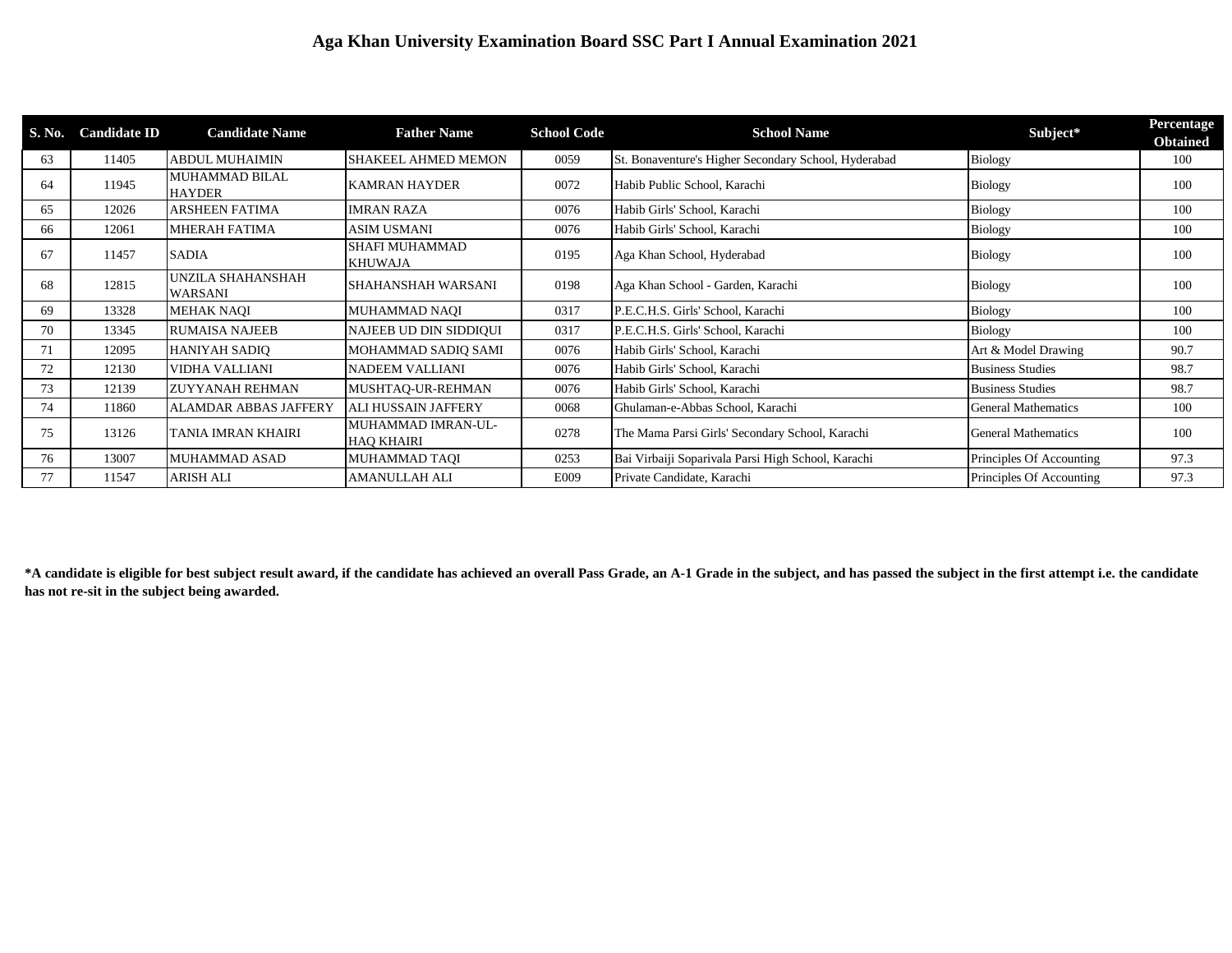### **Best Subject Results (Punjab)**

| S. No.       | <b>Candidate ID</b> | <b>Candidate Name</b>  | <b>Father Name</b>    | <b>School Code</b> | <b>School Name</b>                                         | Subject*       | <b>Percentage</b><br><b>Obtained</b> |
|--------------|---------------------|------------------------|-----------------------|--------------------|------------------------------------------------------------|----------------|--------------------------------------|
|              | 10436               | <b>ALIZA SHAFI</b>     | <b>JAVED IOBAL</b>    | 0322               | Maryam Siddiqa Girls Higher Secondary School, Chenab Nagar | Mathematics    | 100                                  |
|              | 10190               | <b>JAZEB AHMED</b>     | <b>TARIQ AHMED</b>    | 0324               | Nusrat Jehan Academy Boys School, Chenab Nagar             | Mathematics    | 100                                  |
| 3            | 10518               | <b>KAINAT ALI</b>      | <b>MUHAMMAD ALI</b>   | 0326               | Nusrat Jehan Academy Girls High School, Chenab Nagar       | Mathematics    | 100                                  |
|              | 10545               | <b>SHAFIA KARAMAT</b>  | KARAMAT ULLAH ZAFAR   | 0326               | Nusrat Jehan Academy Girls High School, Chenab Nagar       | Mathematics    | 100                                  |
| 5            | 10531               | <b>NOOR UL AIN</b>     | <b>MUZAFFAR AHMAD</b> | 0326               | Nusrat Jehan Academy Girls High School, Chenab Nagar       | Physics        | 98.7                                 |
| <sub>6</sub> | 10455               | <b>KASHIFA ASIF</b>    | <b>MUHAMMAD ASIF</b>  | 0322               | Maryam Siddiqa Girls Higher Secondary School, Chenab Nagar | Chemistry      | 100                                  |
|              | 10468               | <b>SABEEKA</b>         | <b>MASROOR AHMAD</b>  | 0322               | Maryam Siddiga Girls Higher Secondary School, Chenab Nagar | Chemistry      | 100                                  |
| 8            | 10508               | FAREEHA REHMAN         | <b>SHAFOAT REHMAN</b> | 0326               | Nusrat Jehan Academy Girls High School, Chenab Nagar       | Chemistry      | 100                                  |
|              | 10555               | <b>UZMA WASEEM</b>     | <b>WASEEM AHMAD</b>   | 0326               | Nusrat Jehan Academy Girls High School, Chenab Nagar       | Chemistry      | 100                                  |
| 10           | 10439               | <b>AMTUL KAFI</b>      | DAWOOD AHMAD ZAFAR    | 0322               | Maryam Siddiqa Girls Higher Secondary School, Chenab Nagar | <b>Biology</b> | 100                                  |
|              | 10447               | <b>FAREEHA MUBARIK</b> | <b>MUBARIK AHMAD</b>  | 0322               | Maryam Siddiqa Girls Higher Secondary School, Chenab Nagar | <b>Biology</b> | 100                                  |
| 12           | 10449               | <b>HUDA TAHIR</b>      | MUBARAK AHMAD TAHIR   | 0322               | Maryam Siddiqa Girls Higher Secondary School, Chenab Nagar | <b>Biology</b> | 100                                  |
| 13           | 10323               | <b>FAZAL UL REHMAN</b> | <b>SHAHID RASHEED</b> | 0325               | Nasir Higher Secondary School, Chenab Nagar                | Biology        | 100                                  |
| 14           | 10508               | FAREEHA REHMAN         | <b>SHAFOAT REHMAN</b> | 0326               | Nusrat Jehan Academy Girls High School, Chenab Nagar       | Biology        | 100                                  |
| 15           | 10545               | <b>SHAFIA KARAMAT</b>  | KARAMAT ULLAH ZAFAR   | 0326               | Nusrat Jehan Academy Girls High School, Chenab Nagar       | Biology        | 100                                  |

#### **Best Subject Results (Khyber Pakhtunkhwa)**

| S. No. | <b>Candidate ID</b> | <b>Candidate Name</b>       | <b>Father Name</b>        | <b>School Code</b> | <b>School Name</b>                                   | Subject*       | Percentage<br><b>Obtained</b> |
|--------|---------------------|-----------------------------|---------------------------|--------------------|------------------------------------------------------|----------------|-------------------------------|
|        | 10624               | <b>ALAMZAIB KHAN DANISH</b> | PANAH KHAN                | 0257               | Aga Khan Higher Secondary School, Chitral            | Mathematics    | 100                           |
|        | 10627               | AOEEL ALI SHAH KARAM        | <b>MUKARAM SHAH</b>       | 0257               | Aga Khan Higher Secondary School, Chitral            | Mathematics    | 100                           |
|        | 10637               | <b>FARDAD ALI</b>           | <b>ALI NIZAR KHAN</b>     | 0257               | Aga Khan Higher Secondary School, Chitral            | Mathematics    | 100                           |
|        | 10673               | <b>SAMSAAM ALI</b>          | <b>KARIM ALI KHAN</b>     | 0257               | Aga Khan Higher Secondary School, Chitral            | Mathematics    | 100                           |
| .5     | 10683               | <b>SIRAJ WALI KHAN</b>      | MUHAMMAD NADIR KHAN       | 0257               | Aga Khan Higher Secondary School, Chitral            | Mathematics    | 100                           |
| 6      | 10624               | <b>ALAMZAIB KHAN DANISH</b> | PANAH KHAN                | 0257               | Aga Khan Higher Secondary School, Chitral            | Physics        | 100                           |
|        | 10676               | <b>SAVAIZ SUBHANI</b>       | <b>MIR SUBHANUDDIN</b>    | 0257               | Aga Khan Higher Secondary School, Chitral            | Physics        | 100                           |
| 8      | 13716               | <b>KHUSHI NOOR</b>          | NOOR MUHAMMAD KHAN        | 0258               | The Aga Khan Higher Secondary School Kuragh, Chitral | Physics        | 100                           |
| 9      | 10637               | <b>FARDAD ALI</b>           | <b>ALI NIZAR KHAN</b>     | 0257               | Aga Khan Higher Secondary School, Chitral            | Chemistry      | 100                           |
| 10     | 10673               | <b>SAMSAAM ALI</b>          | <b>KARIM ALI KHAN</b>     | 0257               | Aga Khan Higher Secondary School, Chitral            | Chemistry      | 100                           |
| 11     | 10683               | <b>SIRAJ WALI KHAN</b>      | MUHAMMAD NADIR KHAN       | 0257               | Aga Khan Higher Secondary School, Chitral            | Chemistry      | 100                           |
| 12     | 13683               | <b>AILA ASAD</b>            | MUHAMMAD ASAD ALI<br>KHAN | 0258               | The Aga Khan Higher Secondary School Kuragh, Chitral | Chemistry      | 100                           |
| 13     | 10637               | <b>FARDAD ALI</b>           | <b>ALI NIZAR KHAN</b>     | 0257               | Aga Khan Higher Secondary School, Chitral            | <b>Biology</b> | 100                           |